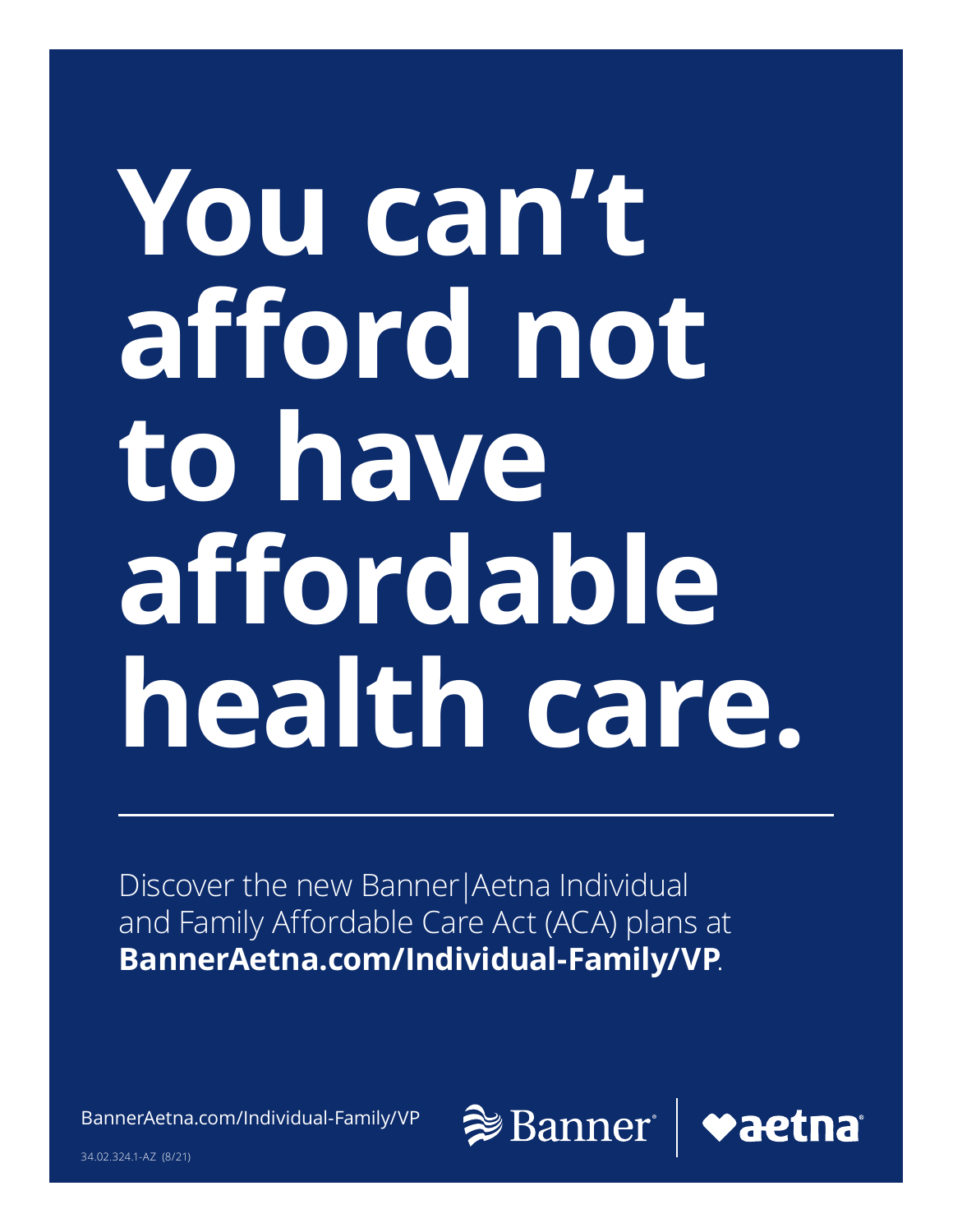## **Health**  should be about more than just insurance.

**Health plans are offered by Banner Health and Aetna Health Plan Inc. (Banner|Aetna). Aetna Life Insurance Company and its affiliates, including Banner|Aetna, are part of the CVS Health® family of companies. Banner|Aetna has sole financial responsibility for its own products.**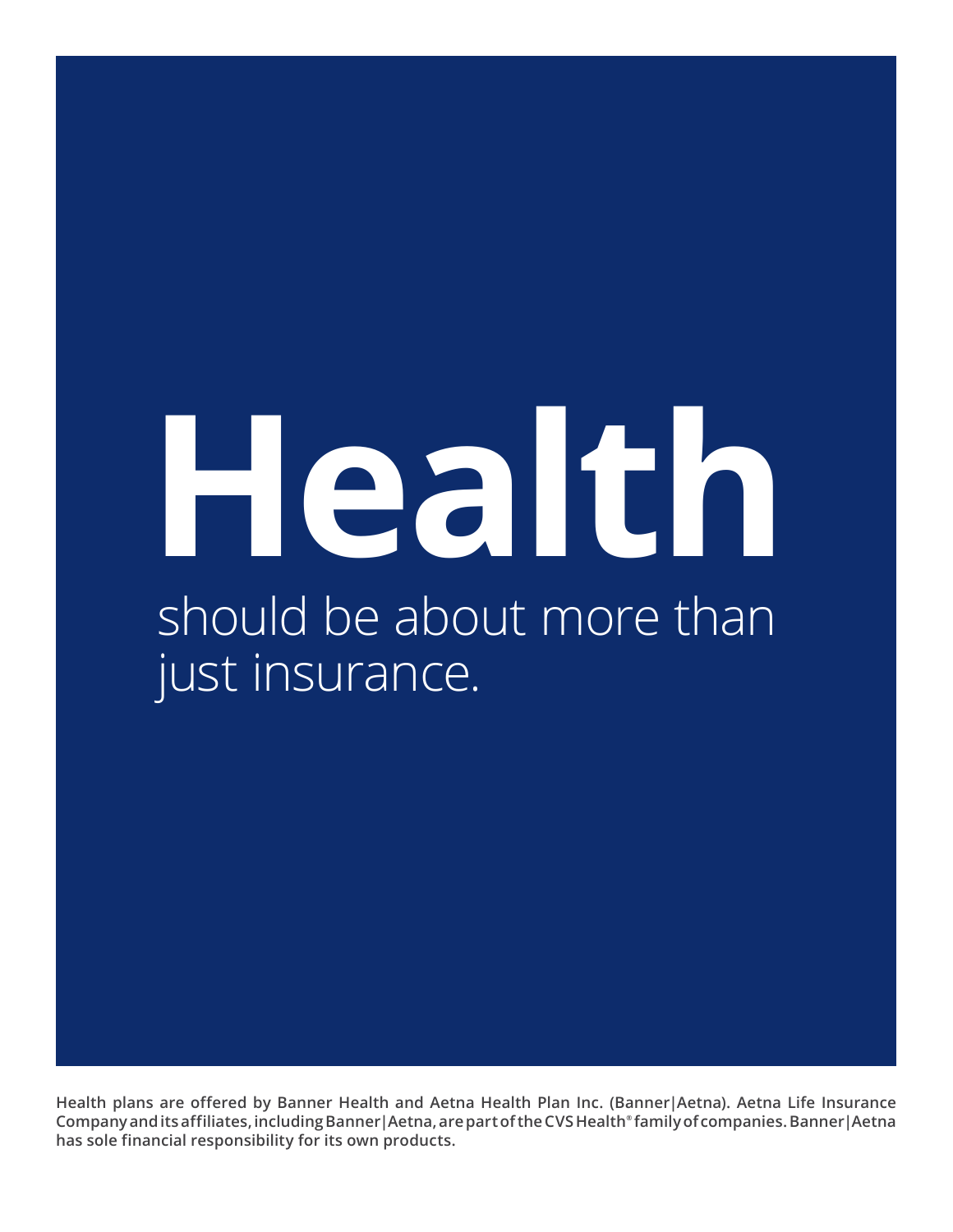### **<sup><sup>≫</sup>Banner | vaetna**</sup>

What do you get when you combine expertise in quality health care coverage with convenient and affordable ways to access it? Meet **Banner|Aetna** — a totally reimagined health care experience.



#### **Better care**

- Mental health treatment and counseling
- Specialized care management to help you care for yourself and loved ones who are dealing with chronic health conditions
- 90-day refills and no-cost direct specialty drug prescription delivery through Banner Family Pharmacy
- Enhanced Maternity program



#### **Better value**

- No or low-cost on-demand, text-based primary care through 98point6, providing members with 24/7 access to board-certified doctors for diagnosis and treatment anywhere, anytime\*
- ExtraCare® Health membership, offering 20% off CVS-branded health products, and free 1- to 2-day Rx delivery
- A trusted pharmacy network that helps ensure you get the medicine you need



#### **Better options**

- The Banner|Aetna network of high-performing doctors
- No- or low-cost visits at any of the 36 MinuteClinic®/CVS® HealthHUB™ locations in Maricopa, Pinal and Pima counties, which offer convenience, flexible hours, and 1:1 concierge support for acute and chronic care needs
- Banner Nurse On-Call with 24/7/365 support, which allows members to consult with a registered nurse day or night\*\*

 \*Includes select MinuteClinic® services. Not all MinuteClinic services are covered. Please consult benefit documents to confirm which services are included. Members enrolled in qualified high-deductible health plans must meet their deductible before receiving covered non-preventive MinuteClinic services at no cost-share. However, such services are covered at negotiated contract rates. This benefit is not available in all states or on indemnity plans.

\*\*While only your doctor can diagnose, prescribe or give medical advice, the Banner Nurse On-Call nurses can provide information on a variety of health topics.